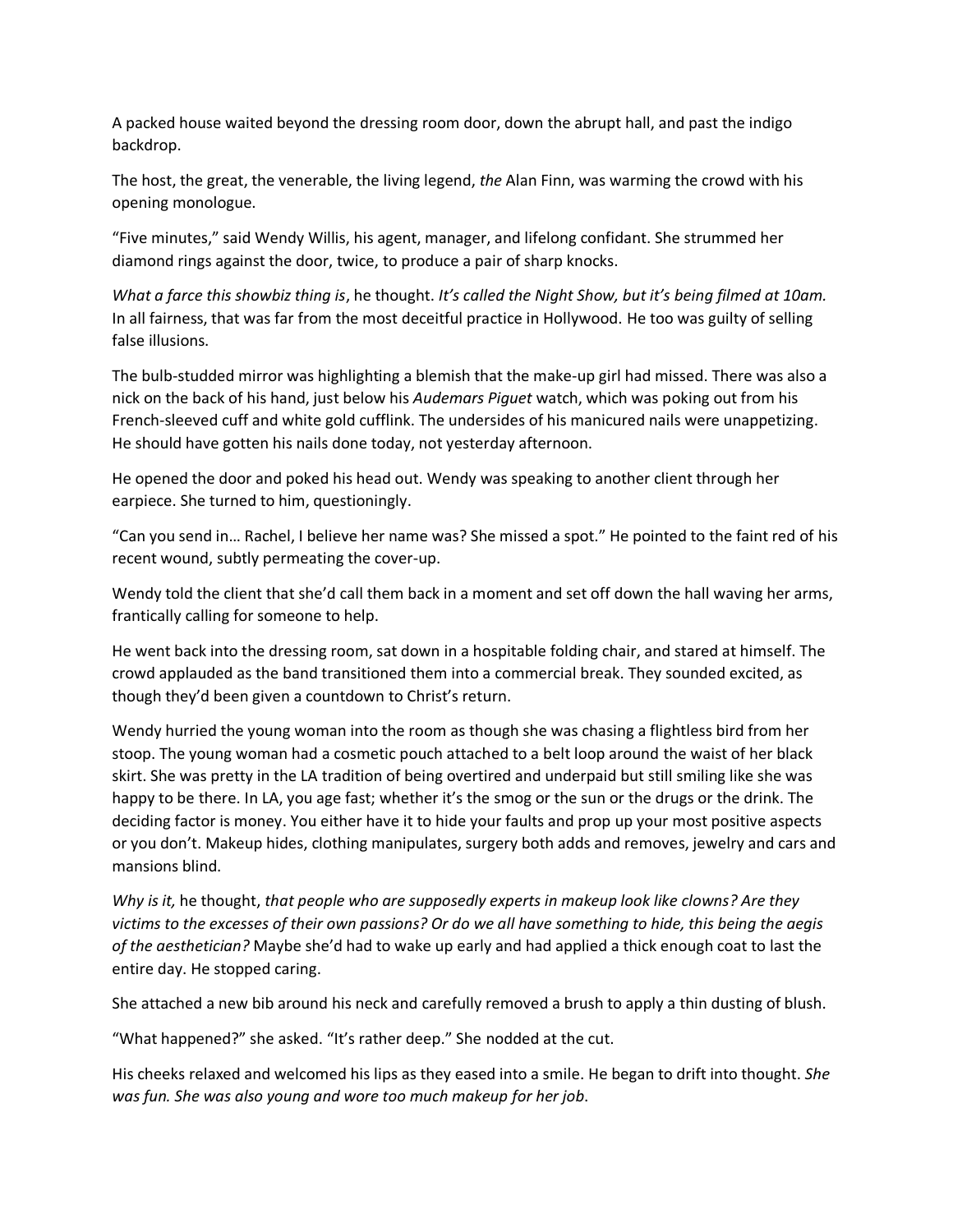"I do my own stunts," he said. "It can get… a little rough."

She unscrewed the lid of a compact and delicately rubbed an ointment between her thumb and palm. She glided it onto the spot. It stung in a pleasing way.

"That's so heroic," she cooed.

He flicked his lashes and looked at her. Her breath faltered, but her hands remained steady while studiously applying the cream. He obliged her professionalism by hemming courteously at her statement.

"This should…" she said, trailing off. Her lips quivered. He'd placed his hand on her knee and was moving it up past the hem of her dress. He felt her leg tremble. This was a dream for her, for any woman, and it was becoming real. His forefinger touched the fabric of her panties: soft, cotton, and dewing. *It was so easy.* He didn't even have to try. He couldn't remember the last time he'd had to put any effort into seduction. He nearly felt pity, swooning with such low-brow tactics and achieving success. They deserved better, or at least he did.

*"Do it."* 

She finished.

"2 minutes!" Wendy exclaimed. "Girl, are you done? Do you still want to be working in this town tomorrow?"

She nodded but was unable to close her mouth.

"Rachel, right?" he asked. They loved it as much as he did when he remembered their names.

"Yes," she said after faintly stuttering an incomprehensible sound.

"Great work," he winked. "I'll see you later."

Wendy lunged and grabbed Rachel by the arm. She walked her to the door. Then, she quickly moved back and snatched the bib, which he was wiping his fingers off on, from his neck and crushed it hastily, tossing it in the bin.

"Look at you…" Wendy said.

His eyes rose to meet hers. He stood up while maintaining eye contact. "Yes?"

"No other client puts me through even half the shit you do, goddamn it."

He adjusted his tie in the mirror and turned his face to judge Rachel's work. He pulled his cuffs to his wrists and adjusted his watch. "No other client makes you half as much money. Combined." He did up the middle button of his navy suit jacket.

"We need you at position one, sir," said a backstage worker wearing a headset and holding script pages. She was trying to use her most professionally eloquent tone, fearing he might not return to the show if she was perceived as rude, even for an instant.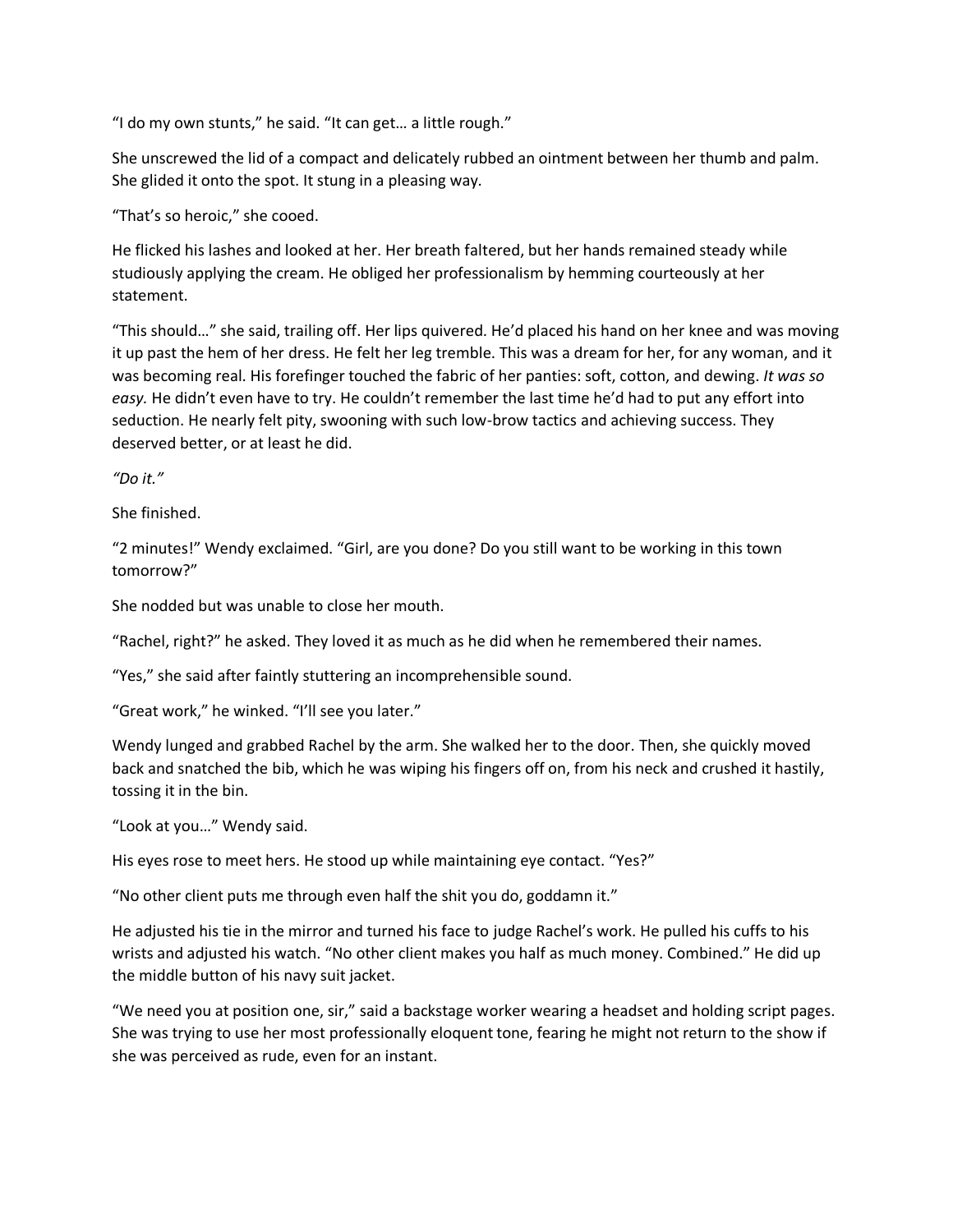He kissed Wendy on the cheek, winked, and then turned on his heels. He followed the woman to his spot behind the curtain.

Wendy stood in the room alone and began to cry.

"Ladies and gentlemen in the audience, viewers at home and around the world…" Alan Finn was standing centre stage, not seated behind his desk as he normally would've been while introducing a guest.

"It's the man that you've all been waiting for. He needs no introduction, but he's getting one!"

The band's drummer rifled on the snare.

"He's just won Best Actor for the third time and is perhaps the world's greatest talent, living or passed."

The crowd clapped.

"His most recent film, *The Shadow Conspiracies*, has broken opening week box office records and is his 12<sup>th</sup> straight film to open at number one."

The crowd clapped and whooped.

"He was voted the Most Beautiful Man of the Century and has been asked to pose for the great Italian sculptor Gianluigi Sirianni's ground-breaking installation at the entrance of the Louvre in Paris."

The female segments of the crowd became more boisterous.

"He was chosen as an official emissary to the United Nations summit that's on the cusp of brokering peace between Israel and Palestine. His philanthropic pursuits are unquestionable! He also recently donated 7.8 million dollars to cancer research and another 10 million dollars to the International Women's Fund."

The crowd roared.

"Without further ado… It's Time magazine's four-time Man of the Year… The most magnetic, enigmatic, charismatic, and hard-working human being on the planet…"

He glanced side-long at the showrunner. She was looking at him through half-drawn eyes, as though he was a marvelous sunset reflecting against liquid metal waves: bright, but worth the strain. She pulled her clipboard into her chest and bit her lip.

"What's your name?" he asked.

"Jen," she said as though she was no longer sure.

He nodded. "I'll see you later."

He was already fantasizing about what he'd do to her.

Alan was finishing his obnoxiously lengthy preamble, "…a self-made man who made it through early hardships, and a personal friend of mine. Let's welcome back… Victor Lang!"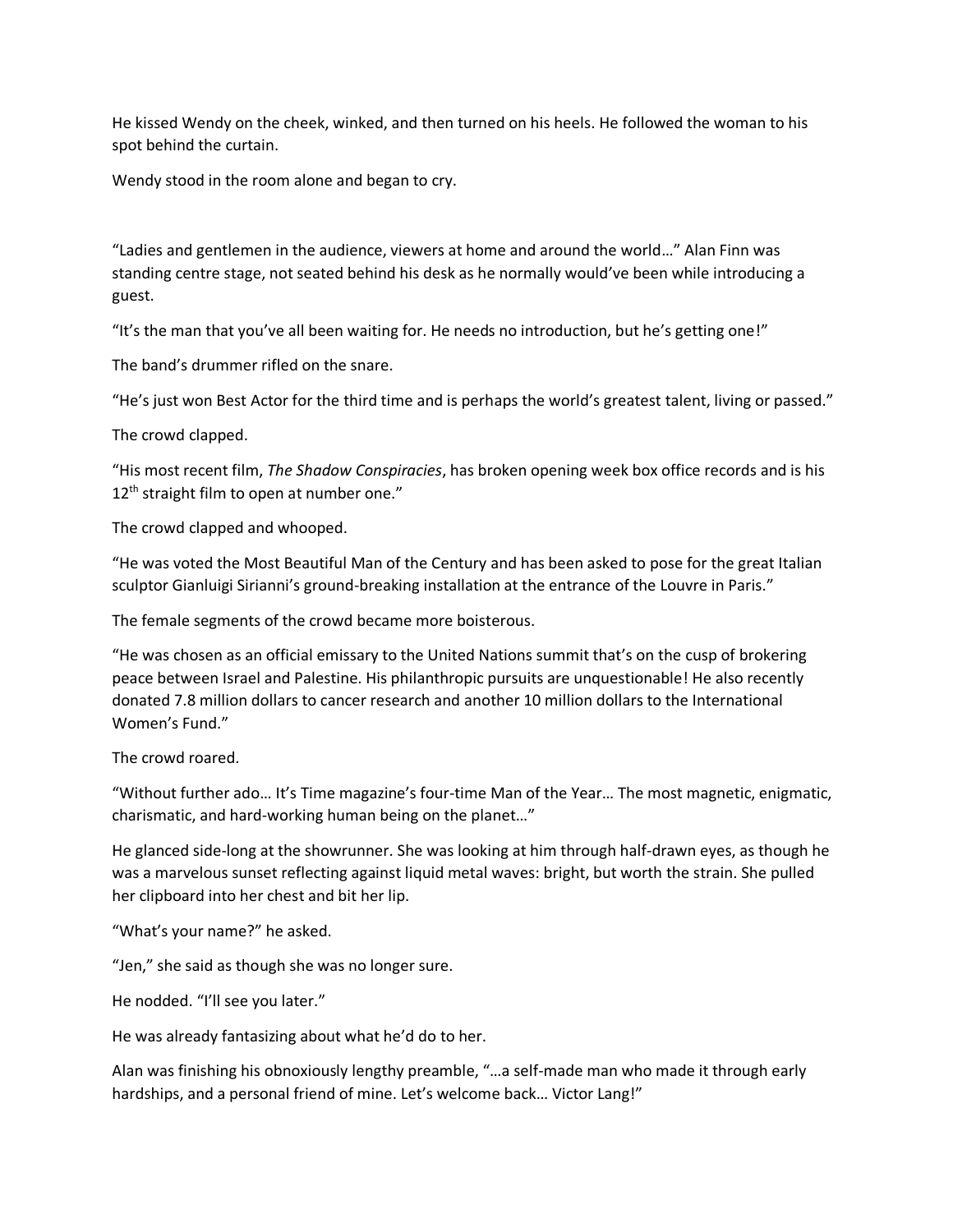The drumroll, which had been slowly building, suddenly broke into a jazzier beat and the rest of the brass band joined in. A man to the left jerked on a rope and separated the ceiling-high drapes. A pair of spotlights became one as they seeped through the slit of the curtains with extravagant whiteness. The curtain holder yelled, *"I loved you in Great Ends! Good luck!"* It was evident that this was the best job he could've ever hoped for due to his slow delivery of non-spaced words with soft-edged consonants and simplistic candor. Victor figured that he'd ask for an autograph after.

Somehow, once his entire body was swallowed by the hot, white light, the crowd became even louder. He declined doing the simpleton's wave than his contemporaries often did. He smirked and nodded, always maintaining a sense of mystery and allure.

He met Alan and shook his hand. Alan pulled him in for a single-armed hug.

"Glad you came back, Vic. We'll be ok. You know what I have to do, but it'll be better for you in the end."

"Hello Al," Vic said. "Of course. I'll be fine. I never lose."

Alan Finn turned and raised Victor's arm towards the audience, the cameras, and the millions watching at home– in about 12 hours. They bowed and embraced again. If it were possible, the audience would've given him a levitating ovation instead of the standing one they had to settle for.

The band applauded as they walked to their seats. Victor gave them a nonchalant, military-style salute and they bowed in return. The saxophone player spread both of his hands and opened them like he was releasing a dove for peace.

The crowd refused to abate. Alan stood behind his desk and gestured his arm at Victor once more, who now took the opportunity to wave more like a Roman imperator would; a cessation rather than a greeting. The two men took their seats. The crowd rumbled on, swelling whenever a section began to reanimate, causing the rest to follow.

Victor stared into the crowd. Each and every one of them was his. They'd give their lives for him. He'd earned their admiration. He wanted their adulation. He wanted it all, because it was rightfully his.

Alan clasped his hands together, rocking his fists from side to side. He separated them and motioned to the audience with a pair of downturned palms, pleading them to calm down. Milder eruptions were still breaking loose, but the general tone had quieted down enough for Alan to begin.

Throughout the easily-digestible formalities, the crowd couldn't contain it's boiling inquietude. In spite of Alan's pleas for silence, the audience simmered vociferously.

Alan was unable to get any questions out to Victor, who was, in turn, unable to provide any answers. Victor's mind began to wander. He looked at his hand, the scrape, and the reddish-brown flakes under his nails. Without thinking, he ran the thumbnail of his left hand beneath the index of his right. A mound of dirt accumulated on his thumb. He stealthily wiped it off on his seat cushion and patted his leg to complete his sleight of hand.

"Alright people, alright," Alan now had his arms extended with his palms facing the audience. "We're going to waste our time with Mr. Lang if you won't let me get a word out."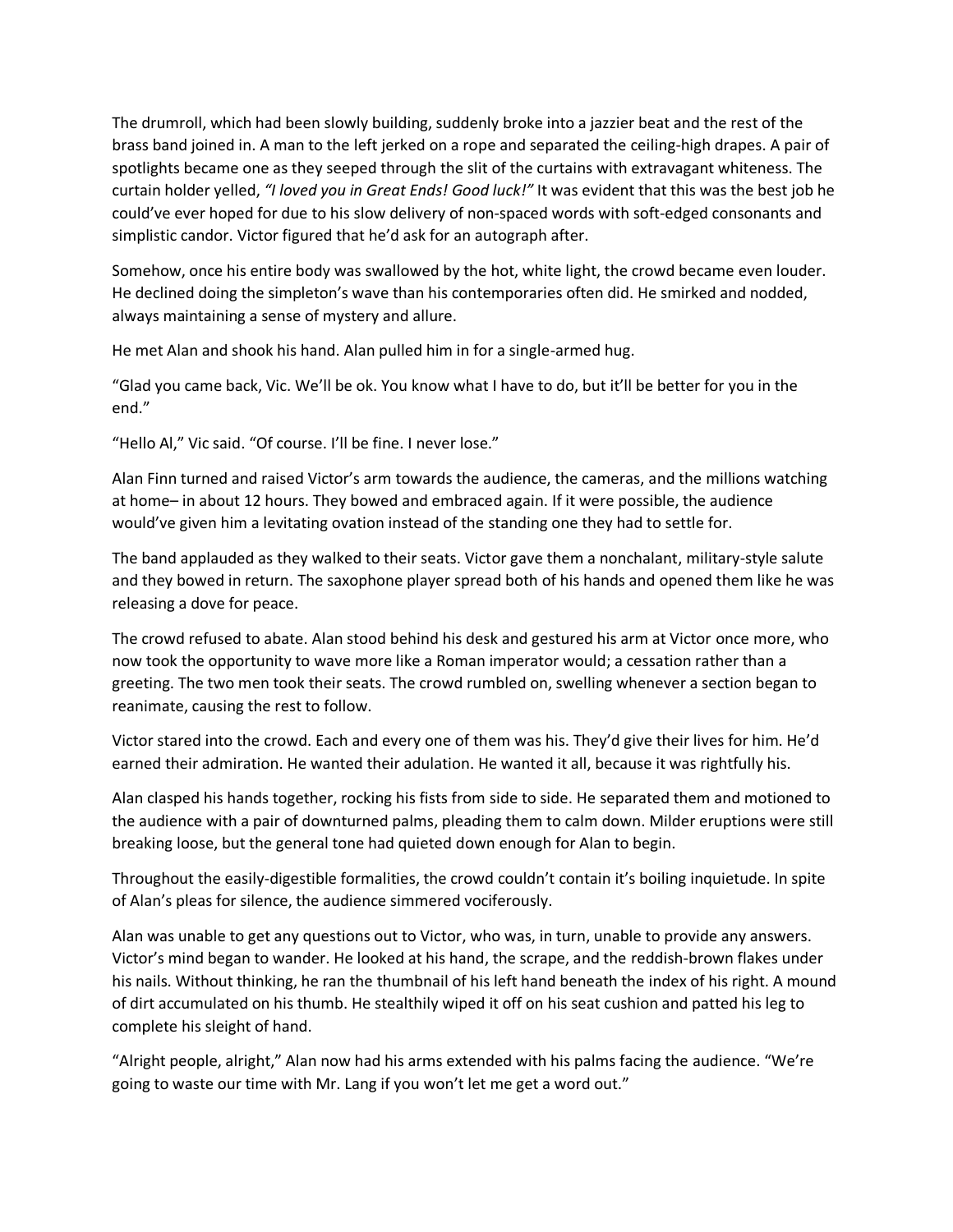Victor was elsewhere. He was busy reliving the previous night. He was with the overly-dolled up prostitute that he'd picked up on Sunset Boulevard and driven to the bluffs. He'd been able to shake Wendy, his entourage, and his body guards and handlers after they'd finished supper with a famed director. He'd said that he wanted to clean up in his suite and preferred to be alone as it had been a busy day. He'd breached the fire escape, repelled down the emergency ladder that clung to the outside of the penthouse, and wound his way down to the street. He'd moved through the lobby, unseen by his guards near the elevator, and had asked the clerk to summon him a private car. *Yes, any car would do. Sure, even a Civic.* Once in the car, he'd begun his indentured choreography that was as well-rehearsed as his own date of birth. He'd driven to the row, chosen a woman who'd split away from the others, and sworn her to secrecy as she was entering the car.

"Oh my god, *the* Victor Lang," she said.

*They all said. Everyone.*

"Can I get a dick-suck?" he asked.

Astounded and choking on her words, she replied: "Of course! Sweet Jesus, I'd pay you!"

He liked her. She was funny. She was wearing too much makeup, but this whore had character.

She said that her name was Trish.

He started driving out of the downtown core. She asked why*. He was Victor Lang, that was why*. *He wasn't about to be Eddie Murphy'd or Charlie Sheen'd like some two-bit comedian. He wasn't a star; he was a supernova.* That made sense to her. She bent two pieces of Wrigley's Double Mint against her tongue and chewed. *Peasant's gum. The flavour never lasts and it leaves the breath marshy.*

They arrived at a secluded area in the hills that overlooked the city lights– through the pollution. He parked the car. She chewed noisily. He looked all around. There wasn't any light except for that coming from downtown, muted by the haze. She was staring at him eagerly. He looked at his lap. She apologized and said that she was nervous.

"That's okay," he said, smiling warmly. Her gum was smacking in her mouth.

He lunged immediately and put his hands around her neck.

Trish was swinging her bright pink nails wildly. She tried to pry his hands from her neck– *the nick on his hand*– and then wheezed desperately as she clawed at his symmetrical face– *the scratch on his cheek*. He straightened his neck and kept his hands tight. He was at the breaking point. She was still fighting for breaths. When he was sure that she'd exhaled fully, he tightened his grip. He pushed his thumbs against her throat. She didn't have any oxygen left to gasp. Her eyes bulged and her body went limp.

He dragged Trish out of the car.

He studied the area, squinting and biting his lower lip. He remembered where he'd hidden it. A smile. Beneath a hastily dug hole, a foot from the surface, behind the third tree to the left, there was a shovel with its spade sharpened to a point.

He retrieved it and stood over the woman. He couldn't remember what *that one* even looked like, from less than half a day prior. Had she been white? Brown? What had her name been? Patricia? Pelegula?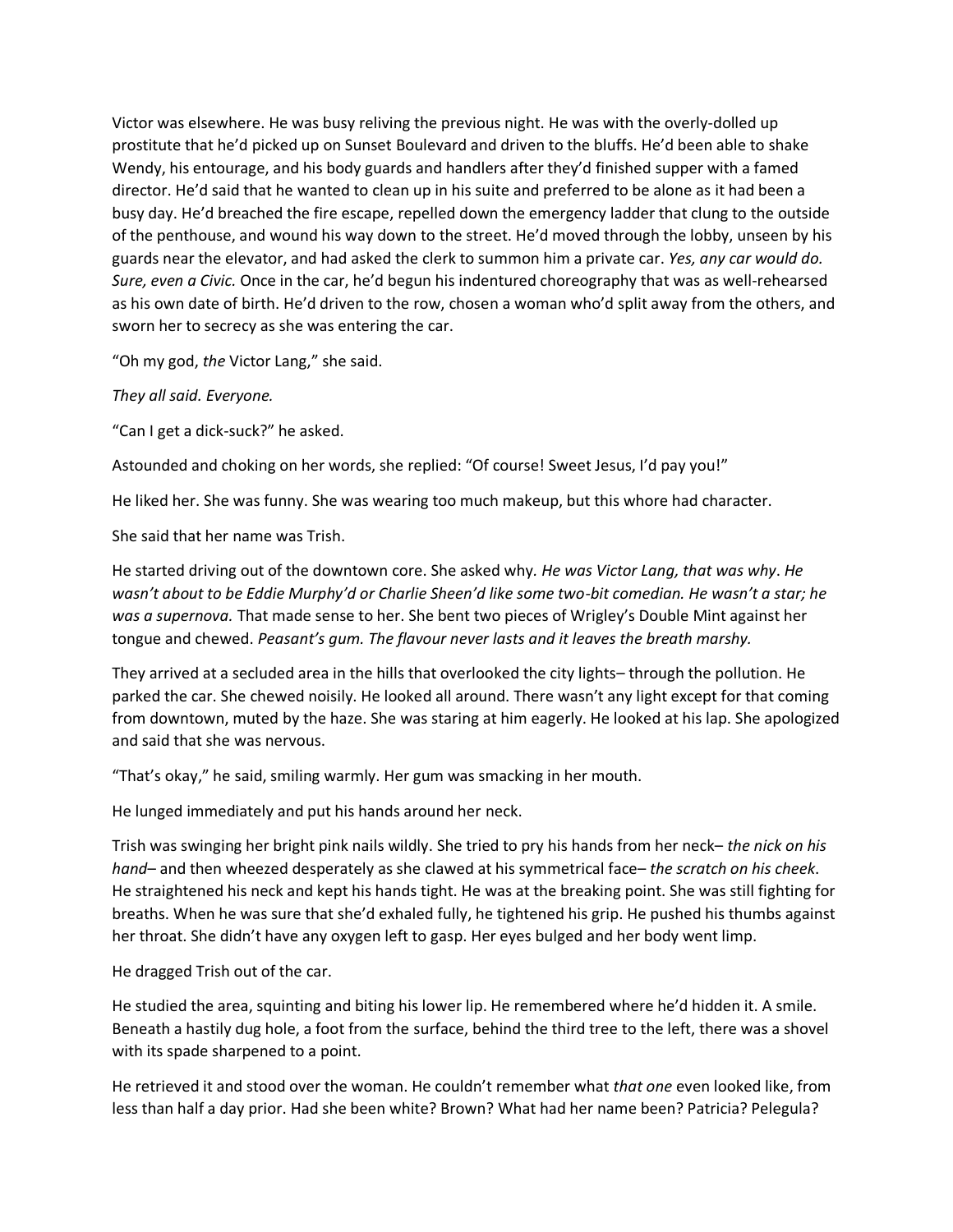He dropped the shovel on Trish's red-ravaged neck several times, until her head disconnected. He did the same thing to her knees, elbows, shoulders, and the area where the thighs meet the hips. He dug ten shallow graves, careful not to upturn any of the previous ones, and dropped a body part in each, patting the earth warmly like Johnny Appleseed. With the holes covered, he went to hide the shovel again.

"Paula!" he snapped. The last hooker's name had been Paula.

He bit his thumb in thought, looking around the little grove and spitting out the flecks of dirt beneath his nail. Various mounds of dirt were visible in the dim, tangerine light, like a giant mole had been attacked by a bout of insatiable curiosity.

He wiped off the shovel spade; fresh blood mixed with fresh earth layered on old blood and old earth.

"Sorry, old friend," he said to the shovel, holding the middle of its wooden handle. He threw it like a javelin over the cliff edge and whistled '*Here Comes the Sun'* back to the car.

"I beg your pardon?" Victor said. The crowd laughed.

Alan forced a chuckle and repeated his statement. "I said, you must be very proud of your work."

"Always," Victor responded. He clasped his fingers with his elbows on the arm rests.

"So many accomplishments. And, so young! Only… 35?"

"That's right. Almost 36, though."

"Still young," grinned Alan, in his early sixties. "What's your greatest achievement? In your view, of course."

Victor's mind flashed. He made a thinking noise for the outside world.

In his own mind, he cycled through the murders. The hookers, the groupies, the interns, the hangarounds, the starlets, the hobos, the waiters and waitresses…

"There are just so many," he said. "I have to believe that my best work has yet to be done, Al."

"Good answer!" Alan clapped lightly and the crowd followed. "We have to cut to commercial, but we'll be back with the great Victor Lang shortly," Alan said to the camera as the band began to play.

"I have to piss, Vic," Alan said, patting his shoulder as the camera light went red. He pushed himself out from his desk and jogged to the stage wing.

*Really though,* Victor mused, *what was my greatest murder?*

*Had it been the French songbird Elise Chateaubriand, who he'd murdered in Switzerland on a ski trip and said that she'd gone missing? Had it been the famed political journalist Indira Baal, who he'd killed when they'd been doing volunteer work in the Congo? A grenade,* he recalled, *had been as great a scapegoat as the Alpine back-country. Had it been the aspiring actress who he'd stabbed 47 times in her trailer and said that he'd 'found' her with a note from a jealous ex-boyfriend written with his left hand? Or the late-*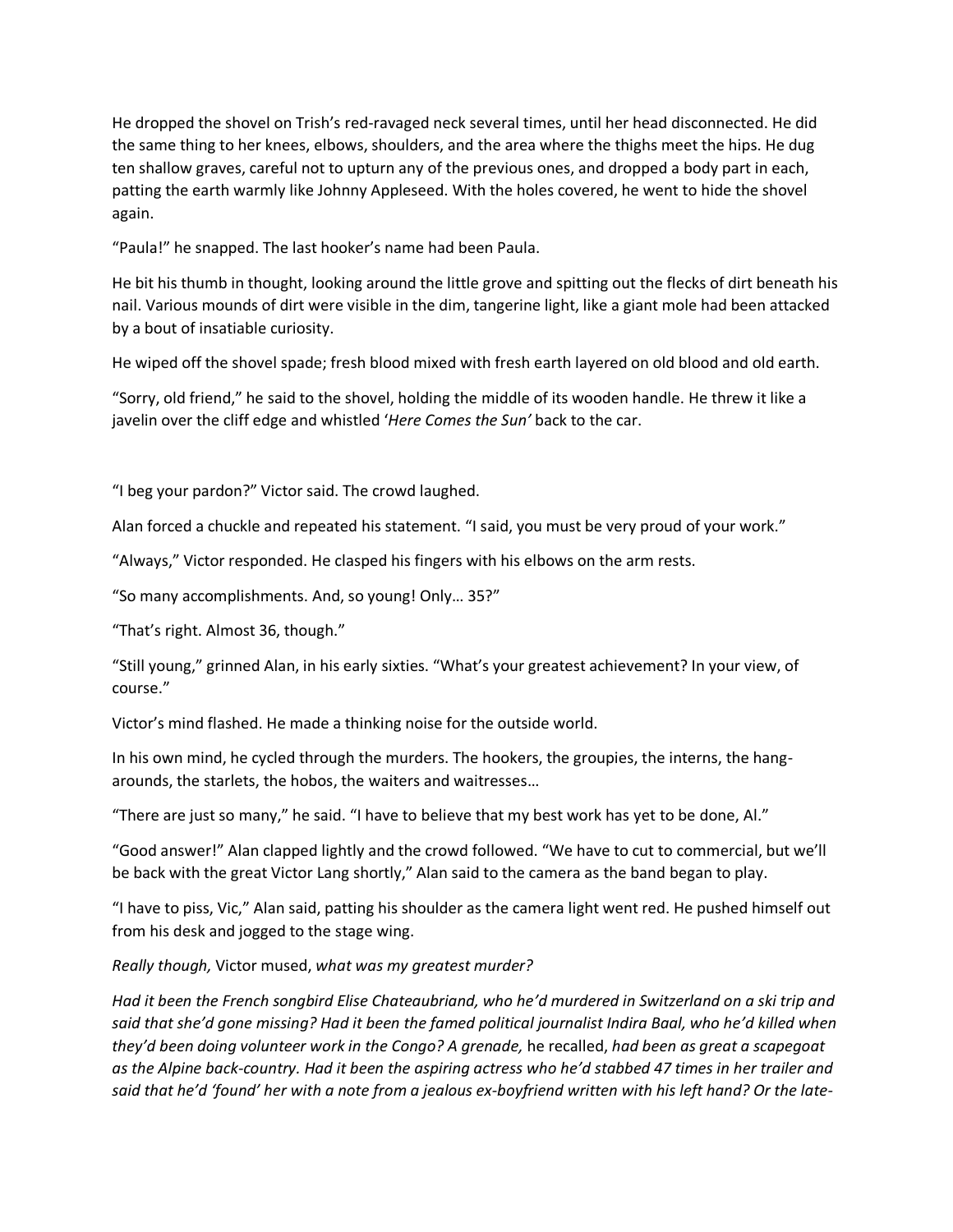*great Walter C. Montgomery who he'd concussed with his own lifetime achievement award and rolled into his own Olympic-sized pool in Malibu? He shouldn't have been swimming at 83 years old- so the coroner had said- let alone diving into the shallow end. Then, there had been all the insignificant people who'd never be missed. The bulbous-nosed vagrant, whose eyes had one day had the pleasure of meeting the most handsome thumbs on the planet outside a Bucharest train station while he'd been filming his award-winning film The Romani Jungle? The Quebecois busker who he'd invited into his limousine while he was freezing on Saint-Laurent in mid-January? His closest childhood friend who he'd held underwater a smidge too long in the lake, even though he'd noticed that no bubbles had been coming to the surface? Had his first been his best?*

Victor started to beat the drum solo from '*In the Air Tonight'* on his knees as Alan returned, congratulating himself on his exceptionally quick piss break, even with his prostate acting up.

"I'm going to lob you some soft balls," Alan leaned in and said as the director started the ten second count down. "Romances, charity shit, you know… easy stuff."

Victor nodded.

The crowd began to applaud as the red light on the camera went green. "We're back with Victor Lang!" Alan announced.

"I wanted to ask, Vic… You're a notorious bachelor. Though you've had some wild flings in the past with actresses and models and are regularly mentioned in the gossip sheets as having dated almost every beautiful woman in Hollywood… Are you still single? Is that intentional?"

Victor leaned back in his chair.

"It's not on purpose, Alan. I really do believe that love is sacred and that there's a special woman out there for me. I still miss my poor… exes," The crowed made a sympathetic noise in unison, "But it may be that I'm just busy. I don't expect a woman to change her life or schedule for me. People have their own ambitions. I'd feel guilty if a woman had to turn her life upside down for little old me. My problem…" He thought briefly about pushing a butcher's knife through a former lover, a costume designer from his film *The Great Pip Calhoun and his Extravagant Peacock Overcoat*, a children's movie, "…is that I just don't have much time. And, virtually all of my contemporaries are just as busy."

*Busy.* Not to mention the fact that he'd had some *too close* calls when he'd slain famous women. The innocent boyfriend routine, even from the greatest actor alive, would wear thin if he killed another wellknown artist.

"There was also the unfortunate death of your fiancée, Daisy Sweeney, during a brutal home invasion that left you hospitalized."

"Yes, that's a hole in my heart, my soul, that could never and will never be filled," Victor said. He still had a scar from the blade that he'd put through his own body. *That*, *her*, *Daisy*… *that had been an accident.* It had been more of a crime of passion than a calculated strike. She'd found out about the murder of their dog walker, Francis, a lovely young man with a lisp and a love for dogs unlike any he'd seen before. Rather, she'd figured it out. Miss Sweeney had been keen and highly intelligent. He'd loved her as an equal. Still, Daisy had had to go. He hadn't wanted her to, not then at least, but it had been necessary, in the kitchen of their New York apartment, then and there.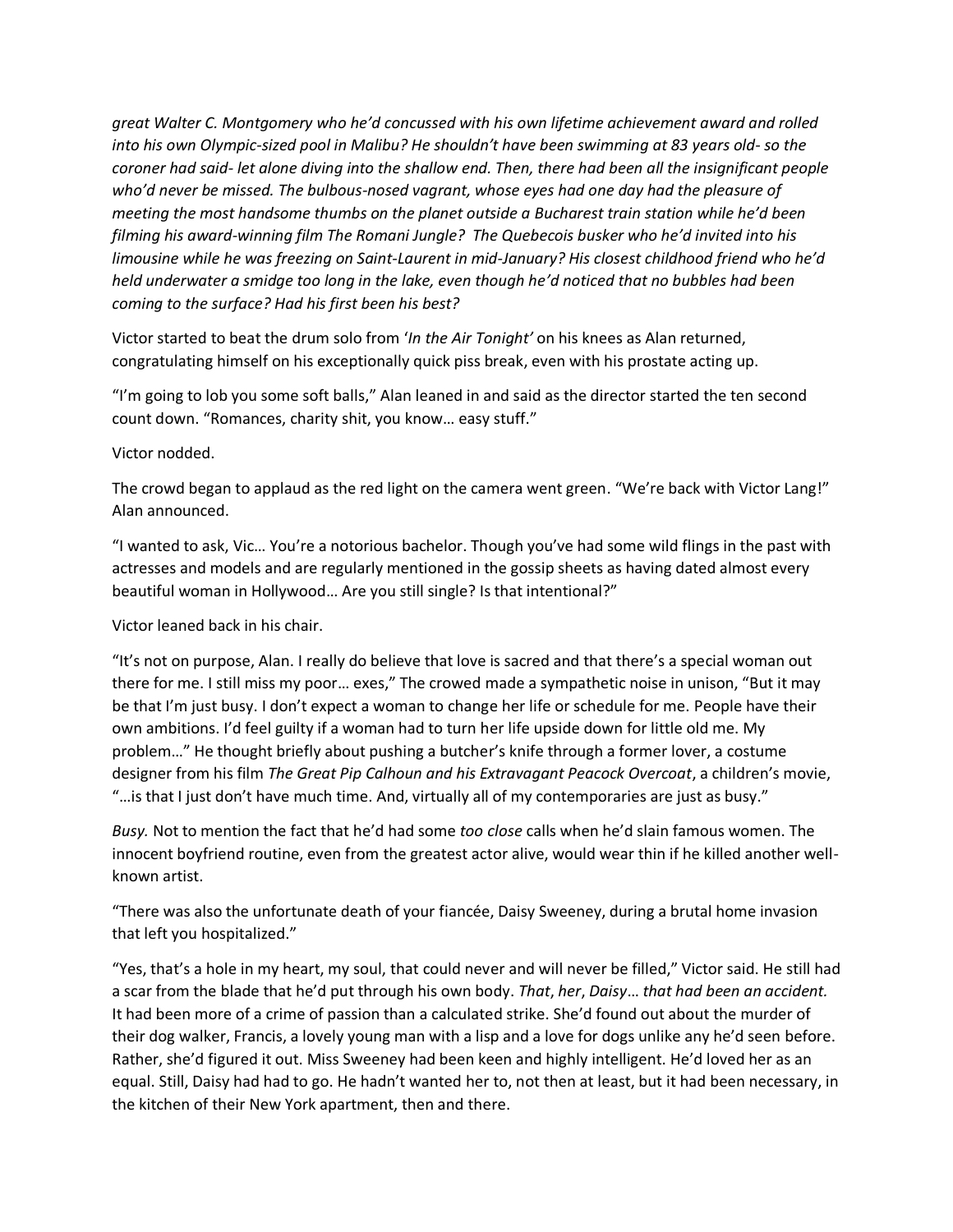"I still have a hard time being in New York," he said. "It's not the same without Daze."

The crowd made more sympathetic noises.

"My friends," Alan addressed the crowd, "I've known Vic since he was a child. Even though he's been blessed with so many natural talents and has nurtured them to astounding heights, it's worth mentioning that he's had a difficult life filled with many obstacles. Coming from poverty and having virtually nothing in the Appalachians with only his mother to raise him and his 5 siblings, to being chosen, almost by God's hand, to star in one of the greatest ever children's shows… *The Lucky Larry Hour.* It makes his journey seem all the more heroic." The crowd cheered for the beloved children's program. "While you may see a striking, talented, and generous man sitting to my right, he's as humble as his roots. What you may not be aware of are the depths out of which this respected gentleman had to climb to get to where he is today."

The crowd clapped. Heartily. Warmly. Earnestly. With genuine affection. It made Victor's face relax, his lips widen, and his eyes soften. He bowed his head and curled his lips slightly towards his teeth.

"You know, Alan…" Victor began, "…if not for the poverty, the loss of my father, and all the other struggles of my childhood, I don't know if it would be possible for me to feel so… *thankful*. I feel so blessed by my fans and supporters, God, and all those who have always stood by my side."

Victor had, in all reality, butchered God and drunk his blood long ago.

"Judge a man not based on where he's been, but where he's going. I want to be living proof for all those dwelling in misery: dreams can come true, change is possible, and, with a little luck, anyone can accomplish what I have. I believe that a person isn't who they are based on their successes, but based on how they handle their defeats. How they rise to the occasion. How they overcome the odds and any opposing forces that try to stop them from reaching their goals. It's a travesty that bad things happen to good people, awful and evil things. But, in the face of doubt and fear, that's when we show what we're made of."

The crowd exploded with approval, standing to smash their hands together like marching band cymbals, cupping their hands around their mouths to scream. Victor glanced backstage. Wendy was patting two fingers into her palm like a wealthy dowager at the peak of ecstasy. The showrunner was holding her clipboard tightly and nodding vigorously with tears falling from her eyes. Rachel, the makeup woman, was equally touched. Globs of mascara were melting the bronzer from her face.

Victor shifted in his seat. His penis had become partially stiff. The admiration, the lack of emotional control, the potential victims that would line up outside his dressing room without the faintest idea of what would happen when he invited them to his suite for a glass of wine and a bout of hero-worship...

"Wow!" Alan was clapping as well, "You're a true inspiration!" He turned to the audience. "His words are only matched by his charity." Alan turned back to Victor. "Your donation to the *Housing Society of Baltimore* has allowed for the increased building of social housing and…"

Victor braced himself for a slew of benevolent words. He basked in them like sunshine as he recalled the episode in Baltimore. He'd gone to the housing projects that he'd later help finance the rebuilding of incognito while filming his gritty, crooked-cop drama *Rogue Blue*.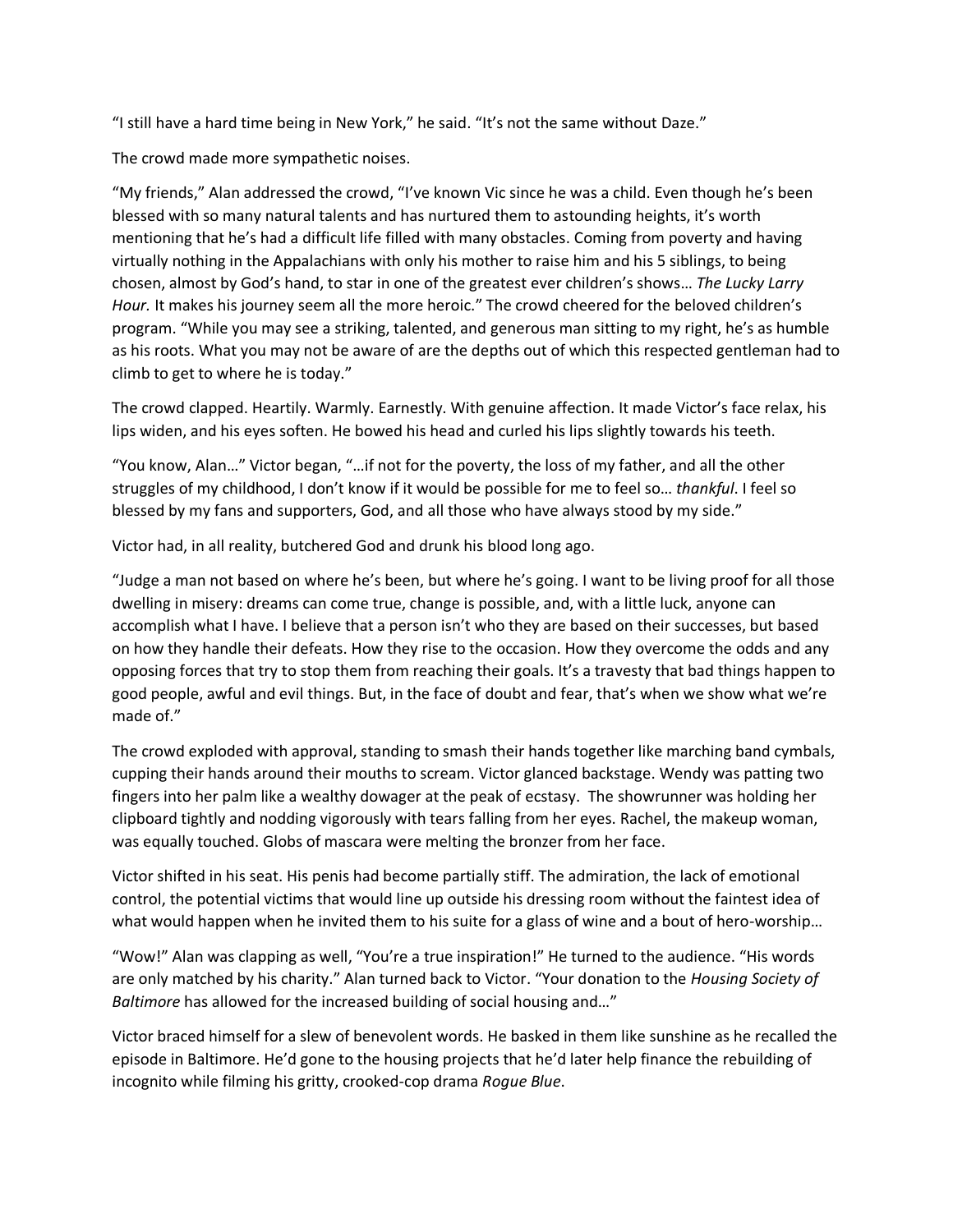He'd had a good morning. Following a late-night shoot at the Inner Harbour and a pre-first-light breakfast at a blue-collar restaurant with his co-stars, Victor had stayed in costume, using the excuse of staying in character. He'd taken the realistically-adorned Crown Victoria to the Westside of town. He'd chosen a building, a floor number, and an apartment at random and had summoned the occupant. *'It's the police! There was an attack last night and we're just asking some questions…'* or something to that effect. The morning was only just cracking its knuckles. He'd been buzzed in and had proceeded to the fourth floor of the ten-floor building. A woman, late-thirties to early-forties, had let him in. Her name had been Rosa; he liked it when he remembered their names. He'd written it in his prop notepad with his prop pen. She'd been living alone; working as a maid but turning tricks at night. She'd heard about the spike of attacks happening in the area. In poor areas, there are endless spikes in various crimes. Victor had guessed right and lucked out. She'd been heavier-set with unkempt curls from slumber. She'd asked if he was a real police officer or *the* Victor Lang. If he wasn't, he was a dead-ringer. She'd then been pistol-whipped with a prop-gun. He'd forced her to the bedroom and handcuffed her to her headboard. He'd shoved a sock in her mouth and tied a stocking around her head to keep her quiet. She'd been assaulted and maimed on her own bed.

Victor, while still naked, had heated some water and stirred a spoonful of instant coffee grounds into a mug. He'd sat down on the corner of the bed beside a window where a packet of cigarettes and a book of matches were sitting. The sun was unrolling its arms and touching the faces of the nearby apartments. The light was animating the steam from his coffee and the wisps of battleship-gray smoke from one of Rosa's Pall Malls. He sighed as he looked from the blood on the cigarette filter to the red creases on his palms and fingers. He sighed again at the mess he'd made, and the evidence that he'd have to deal with.

He'd gotten carried away with that one and let himself go.

He'd spot-washed, gotten dressed and given his hands a thorough wash in the kitchen sink. There had been a ring of grime three-quarters up the side where Rosa must've filled it with water to wash dishes. He'd turned on all four of the elements on the gas stove. A ticking had been joined by a smell like sulfur as the elements became aroused. He'd plucked three matches and scraped them to conjure a flame. He'd placed Rosa's comforter on the stove and watched it succumb to fire. He'd lit her dishtowel on fire and her couch cushions, throwing them around the apartment. He hadn't been sure that the small fires would get the job done. He'd lit a rolled newspaper on fire and carried it around like a torch, setting fire to her bed. By the time the paper had burned close to his skin, singing the hairs on his right hand, he'd been satisfied with the fully engulfed mattress. He'd closed the windows and ripped the smoke detector from the ceiling above the front door. Finally, he'd left. He would've given the same treatment to the smoke detector in the hallway, but it had been nothing but a divot filled with loose wires.

He'd pushed the fire exit open and had rounded the first set of stairs briskly while whistling *Wouldn't It Be Nice* by the Beach Boys.

He'd met an old man on the next flight, struggling to yard himself up the stairs using the railing. The old man had started to say something, seemingly cheery. Victor, whistling the second chorus, had splayed his palm and had placed it on the old man's bald head. Victor had then found himself racing the backwards summersaulting body of the old man to the landing. The man had barrelled into the wall and hadn't made any sounds or movements. Victor hadn't looked back. He'd proceeded around the bend,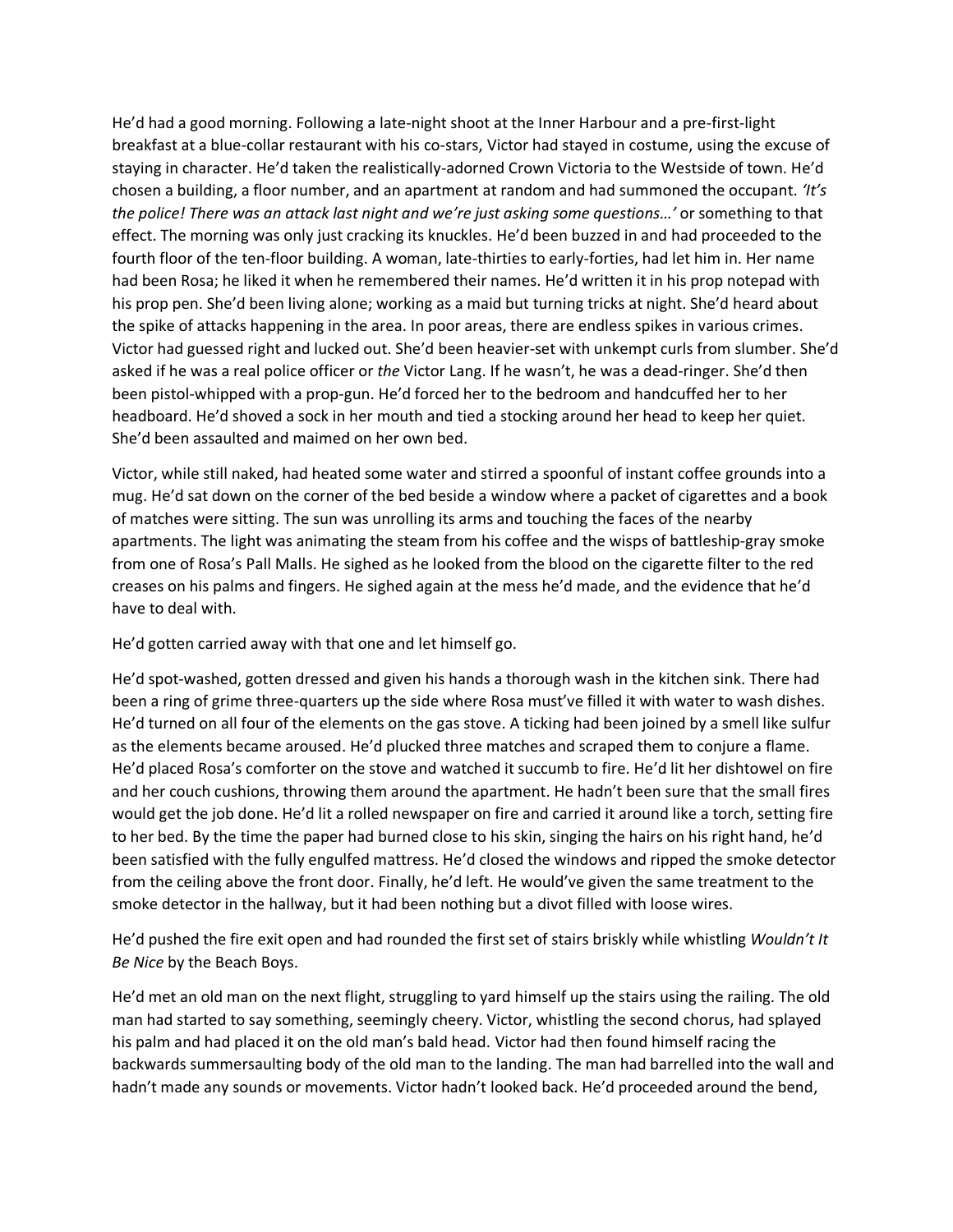down two more flights, and had landed back on the street, into his car, into to his suite, into the shower, onto the bed, and into his dream world.

The next day, he'd read the morning paper while whistling the same tune. It had said that a tenement had been razed by flames leaving 37 dead and 62 more displaced. Victor had then announced that he'd be donating half of his earnings from *Rogue Blue* to the *Housing Society of Baltimore*. The film had opened at number one and eventually earned him his second Best Actor award.

"…I could go on and on… but I've already gone on for a while," Alan said. The crowd was oohing and ahhing at the tens of millions that Victor had given away to a myriad of foundations and charities. "Vic," Alan turned to him, "is it your upbringing that blessed you with such a giving spirit?

"If you have, you should give," Victor said. "I just have more, so I give more. I don't do it without seeing anything in return. I love seeing my donations being used to better the lives of others. You know what they say: *You can't take it with you.* I'm rewarded by the feeling I get when someone comes up to me and says that their grandmother's still alive thanks to money I donated, or that a child's life changed for the better."

Victor *was* telling the truth. He didn't donate out of guilt. It was paramount for him to keep smiles on people's faces and loving admiration for him in their minds and hearts. This was because if Victor was to ever be fingered again for a disappearance, rape, assault, or murder, he had to be sure that his adoring millions, of all ages, genders, and races, would immediately seek to prop him up against such revolting accusations. They'd cry afoul, as they'd done before, with cries of framing, evidence tampering, and slander that would render the authorities embarrassed and the victims as pariahs and outcasts.

One such person, a very young stagehand from Victor's early days, before he'd sewn himself so deeply in the fabric of the public's hearts, had experienced that first hand.

He'd gone to the police, saying that he'd woken up mid-assault, and had accused the up-and-coming Victor Lang of drugging him, raping him and, had he not woken up in time to find a lumberjack's axe being held like a carnival mallet over his head, attempting to decapitate and murder him. He'd rolled away just in time. The stagehand had fled from the room, according to his report, unaware that he'd still been in the studio, and had continued running until he'd come upon a guard on the lot.

This had all happened a very long time ago and was far from the only allegation Victor would be confronted with throughout his career. It had been a learning experience, a moment when he'd been taught a great lesson about people. *An epiphany of sorts for the young Victor Lang.* Though times had been different well over a decade ago, Victor had successfully denied everything. He'd denied passionately, maintained his innocence, and, with help from Wendy and her team of story-spinners and dog-waggers, destroyed the young stagehand, both his career and his character. He'd hung himself at home after having been told to leave the set.

More important than the insistence of his innocence, the suppression of the truth, and the alternate story that he and his team had been proffering, was the fact that Victor had been pumping out a virtuoso performance; virtuosity, one after the next. Some people hadn't been entirely swayed by his team's antics but they'd been pacified after a succession of five-star films and awards. *Hypnotized might be a better word.* People had been admiring the pocket-watch gliding back-and-forth in his left hand, leaving his right to explore the darkness below.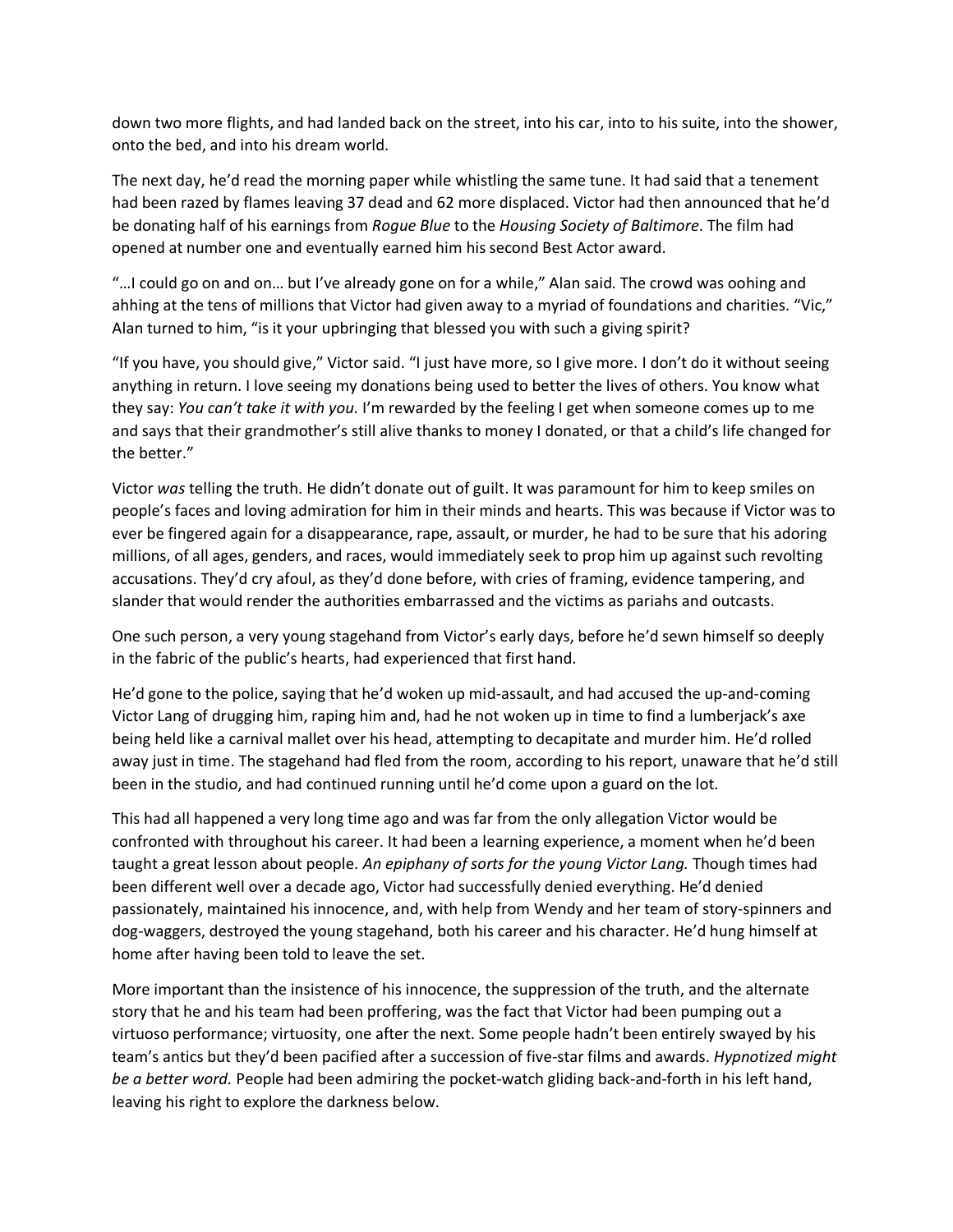"Look at him…" Alan said, waving his cue cards. His head was resting on his hand with a dreamy smile. "Mr. Lang is probably imagining the thousands, maybe more, that he's helped."

Victor must have only been glazed-over by his recollections for a second. He'd moved on from the stagehand- from whom he'd also learned the lesson to always *over*dose, rather than *underdose*- to an adorable little extra from his movie *Ground Scraper*. She'd been a very beautiful girl with a big head and small body who he'd chosen to practice his Segal-like neck-breaking on, like he'd pretended to do in the movie. It'd taken a few tries, but eventually, he'd gotten the technique down. Good enough for a splitsecond effort in the ski hills.

"I…" Victor began. His face hardened and his smirk was fiendish. "I was just thinking about how hard it is to twist off another human being's head. Like in the action movies. It's… actually really difficult. Even with a 90-pound woman with 10 pounds of head. Necks… they're resilient. Don't believe everything you see in the movies, kids. And, don't try anything you see at home."

The crowd erupted. Alan, who was giving Victor a stunned look, followed his audience's lead. "How random are actors nowadays?" He tapped his cue cards against the desk and cleared his throat to let out another chuckle. "It's that sense of humour, that creativity, that keeps us all entertained."

Victor's face softened and his shoulders relaxed. He melted back into the seat and glanced over at Wendy. Her no-nonsense eyebrows were lifted like a drawbridge. Her mouth was open, not loosely hinged with surprise, but jutted out and tensed. He winked and turned back.

*Look at them,* he thought to himself*. I've just confessed to a murder, and they love it. They're eating it up. They love me. They loved me when Elise died, when Lucky Larry died… I could kill them, bring them back to testify regarding the events, and even then, they wouldn't turn on me. I can do whatever I want.*

"And with that," Alan Finn said, "we must pause for commercial again." He made an exaggerated pout and let the crowd voice their displeasure. "But, don't worry! We'll be back with Victor Lang after a word from our sponsors."

The band played them out.

"Jesus, Vic. You can get away with murder, can't you? Please, do me a favour and don't drop an f-bomb or anything. I know that look."

"Of course not, Al!" Victor said. In his younger years, he might've enjoyed bating controversy, just as any person with too much money and looks is prone to do while feasting on the spotlight. However, he was responsible now. He had a lot to lose, not that he believed that he could.

A woman with a headset ran up to Alan, handed him a stack of papers, and whispered something to him.

*"Jesum Crow, Vic!"* Alan slapped his hand on the table. "Our projected Nielsen rating will be through the roof! We'll have millions of viewers! Vic, we're gonna do Super Bowl numbers!"

"I'm happy for you," Victor responded. He gazed into the audience like it was a crab tank.

"Us! This is for us!" Alan said. Victor shrugged. "Listen Vic," Alan's tone dropped considerably, "I can't keep sucking your stem here. I have to address the movement and what they're saying about you. I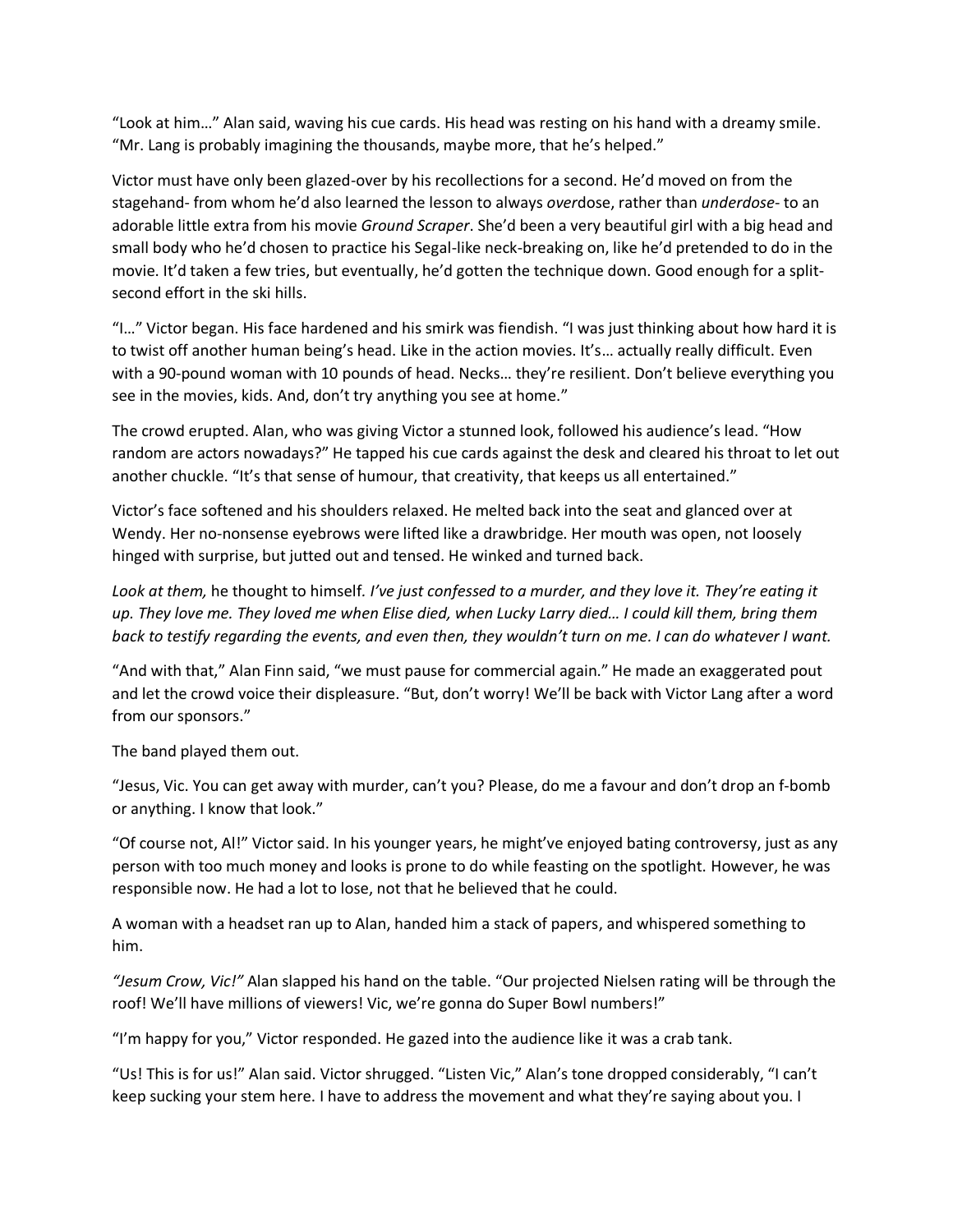mean, that's why you're here, right? Not just to promote a movie, which will obviously do gang-busters with or without the show, but…"

"Yeah, yeah, Al," Victor responded, waving his hand. "Wendy told me. I can read the paper and affidavits. Do your worst."

Alan wrenched his eyes. "The innocent have nothing to fear, do they?"

The left corner of Victor's lip started dragging towards his ear and he thought about the full set of adult teeth he'd dropped through a sewage grate like change in a bum's cup earlier that morning. "Bingo, my friend."

Alan announced their return to air with a hand flourish meant to silence the band like a musical conductor, his cue cards holding the place of the maestro's wand.

"Vic," Alan began once the bubbling crowd quelled to rolling murmurs, "I have to bring this up… They'd revoke my journalistic license and drag me through the streets if I didn't. It's elephant in the room. The single dark cloud in your otherwise brilliant blue sky."

A hush fell upon the crowd. They weren't silent; they were whispering and jeering at the host quietly. Many were occupying the edges of their seats. Restless. Nervous. What would their hero say?

Victor acquiesced with a solemn nod. Tackling the subject and the prospect of clearing his name almost made him feel giddy. Wendy had tried to coach him to handle the questions tactfully and self-servingly. The witch-hunt, as she'd described it, along with the changing social landscape, meant that Victor was no longer being given amnesty, that he may no longer be untouchable. Big men, famous and celebrated men, had been dragged over the embers. *Rightfully so, the disgusting perverts.* Their skeletons had been exhumed from their closets and had resulted in their black-listings and lengthy incarcerations. Victor, having actual skeletons buried all over his estate, argued with her: *'Yes, but they were hacks. Sloppy hacks who failed to earn as much respect as they thought they had. They were fine men and decent talents, but I am great.'* He was confident, waving his agent away and telling her that he had this in the bag.

Alan adopted a grimness unbeknownst to his long-tenured audience. "Vic, you've been accused of sexual harassment, misconduct, and even assault by several women over the span of your career. The first woman to come forth, Ibrahima de los Santos, your co-star in the Moorish Spain era love story *Por qué no*? said that you invited her to your house and proceeded to force yourself upon her." The crowd gasped and some booed. "Others have also come forward describing similar situations, occurring at your estate or on set." Alan paused.

Victor nodded despondently with his eyes pointed down.

"Well, Vic…" Alan finally broke the silence, "What do you have to say?"

Wendy had already taken out her earpiece and had placed it with her papers on a nearby bench. Her hands were clasped with her shoulders pushed forward.

The audience was now completely silent. It was unclear whether they were still breathing or blinking.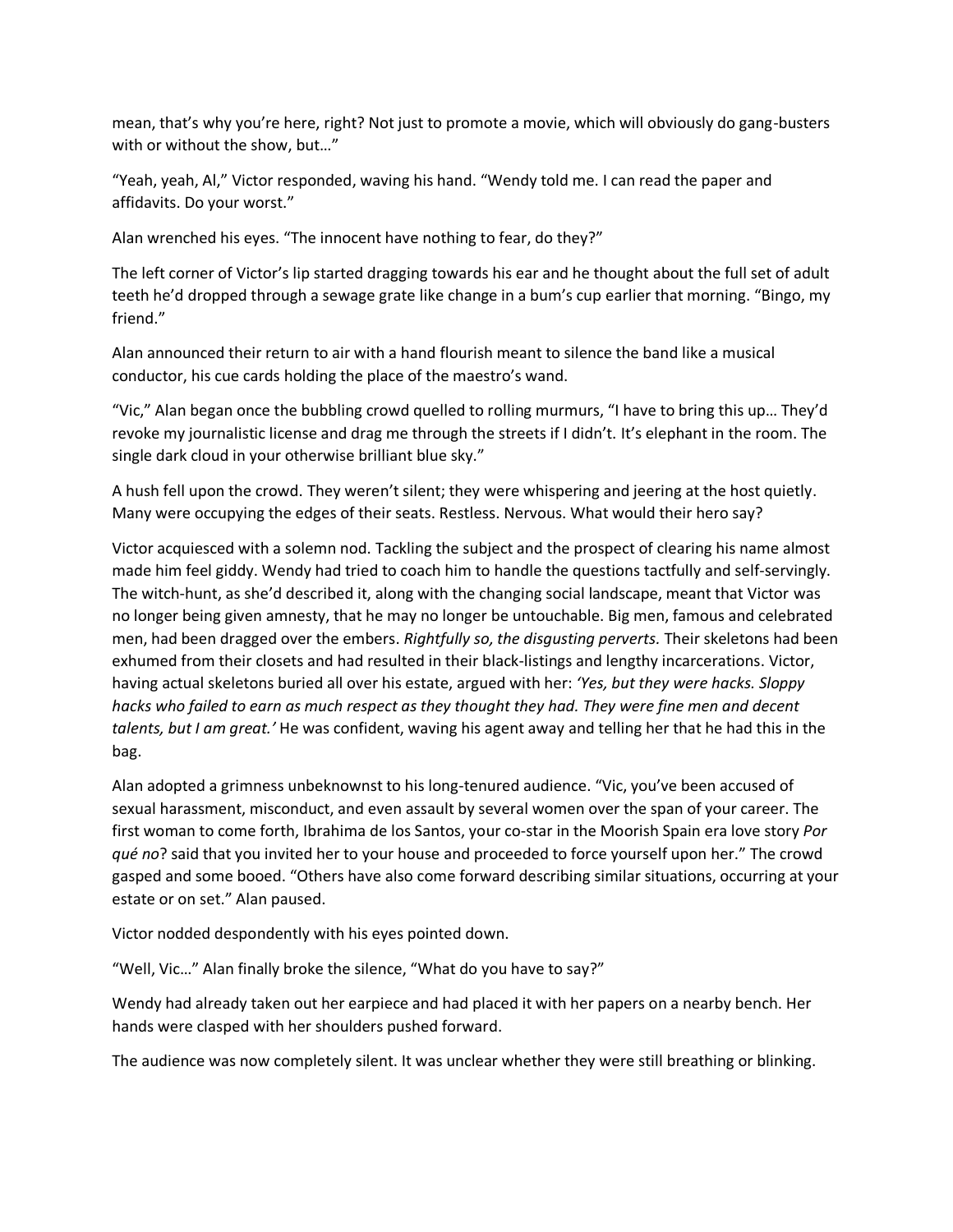The band, the cameramen, the backstage personnel, the cue card holders… everyone. It was as though all their eyelids had been eradicated.

"Well, Al…" Victor was controlling his insatiable desire to smirk, "I'd like to start off by saying that all these accusations are false. Completely and utterly created as a ploy to destroy my good name and tarnish the legacy that I've built. It's a smear campaign. By who? I don't know, and I don't wish to empower those evil and sinister folks with any kind of investigation. The truth is, these accusations aren't new. *Not even close.* I've been dealing with this kind of libellous, jealous bull… *garbage* throughout my entire career. Since Lucky Larry even, if you recall."

Though that was a long time ago, it had been a scandal that had rocked Hollywood to the core. Victor had been accused of fondling his equally young female co-star under the negligent eye of the main star, Lucky Larry. Victor had been young, but still clever in his youth. He'd said that Larry had forced the two pre-teens to engage in sexual acts. Prior to making his tear-filled announcement about Larry's debauched involvement in the matter to a ring of reporters outside the studio, flanked by his mother and Wendy, he'd slipped some penicillin into Larry's bottle of rye that he always kept in his dressing room. He'd done this prior to Larry arriving on set, knowing that he was both an alcoholic and vastly allergic to antibiotics. When he'd checked on Larry, he'd found him struggling to breathe. He'd smiled and locked the door from the inside. Everyone had thought that the suicide has arisen from the guilty conscience of an alleged pedophile. A few years later, Victor had apologized to the girl, then a woman, now a hundred pieces of long-rotten flesh and bone sprinkled throughout the garden of his Beverly Hills estate.

"Yes, the Lucky Larry incident was… a travesty. Poor children," Alan said. The crowd sounded sympathetic.

"But…" Victor sat up resolutely, "I wasn't at fault then, and I'm not now. I can explain in great detail how Miss De Los Santos and I were romantically involved. Her molestation claims are entirely the work of a jaded ex-lover. I can explain other claims as being chalked up to similar situations, and still more that are completely fictitious portrayals invented by liars who want to take me down and extort money. No, I've allowed these claims to be made public because I have nothing to fear or hide. I apologize to my exes for what may have seemed like sudden changes of heart; relationships aren't hostage situations and I didn't wish to be trapped purely to advance the careers of women who were more interested in my fame than me. I've been the victim of jealous backlash due to statements like these and see all the recent controversy as mental and emotional violence coming from my former lovers. Regarding the rest, I hate to say it, but they're trying to cash in. I have alibis. I have stories and witnesses that can attest to the *real*  truth."

The crowd wanted to believe Victor Lang. They wanted him to be freed from the scandals that were enveloping him.

"I know that my fans, the millions and millions of supporters that have joined me on my journey, believe me. I know they do. I can prove this by pointing out that my art, my work, has not suffered. Nor has the viewership. Nor have the letters of support and love that I receive every day by the truck load. Regarding the men who are in the same boat as me, the evidence lies in their fear of being in public; their work has been impacted and their attitudes speak for themselves. I, on the other hand, have never once given any serious thought to this preposterous slander. I've continued to live my life in the face of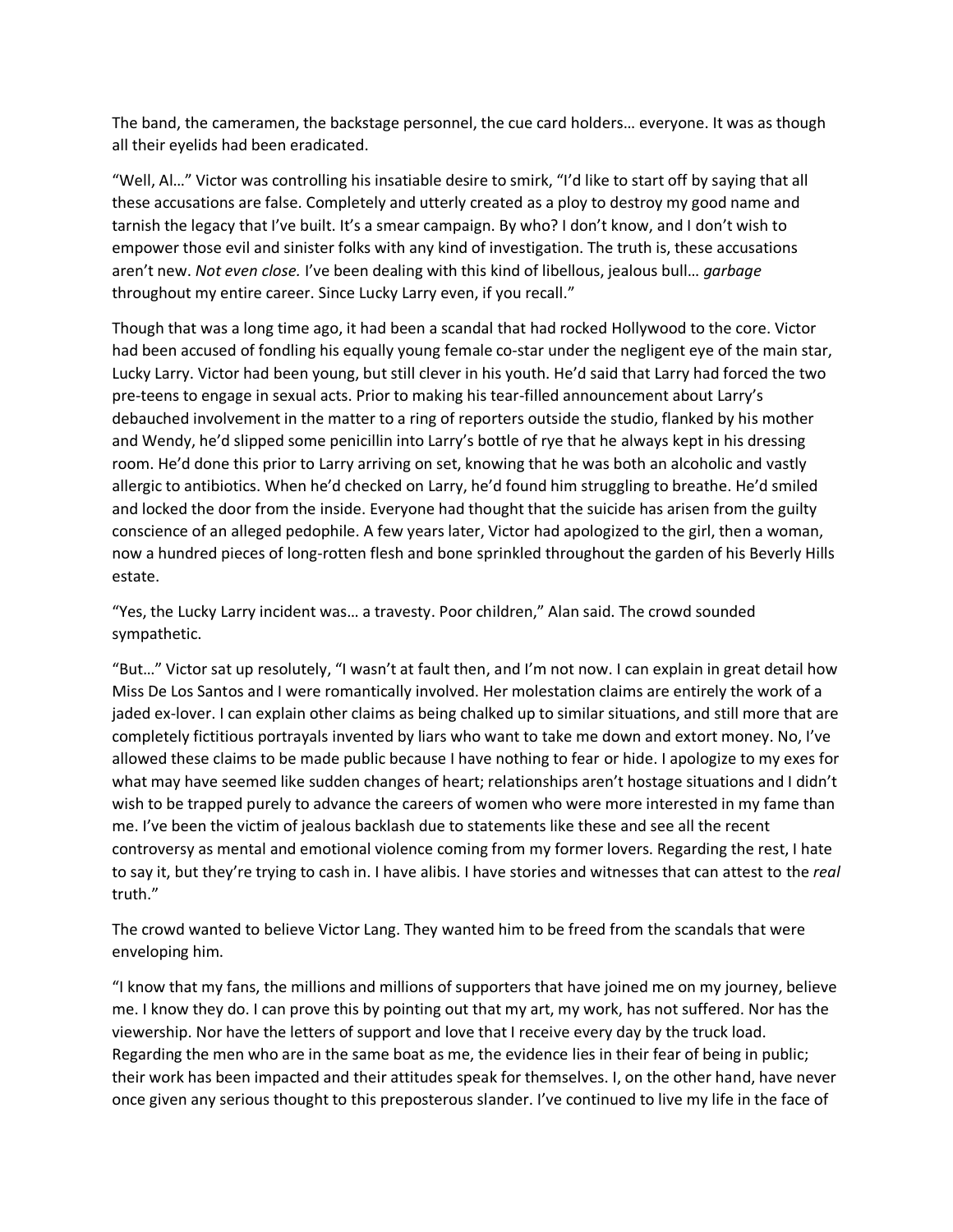all this ugliness… for them." He gestured to the crowd. "I do it all for you. My fans, my supporters, the people that love me and who I love in return. I just want to take the time to say, you all mean so much to me. I wouldn't be here without you. I wouldn't have the strength or desire to carry on without you."

"Wow," Alan clapped. The audience cheered. Victor could see tears sparkling down their cheeks.

*They bought it*, he thought*. He bought it, they bought it, everyone bought it! Shit, I'd buy it. Best actor alive. I am king*! He glanced at Wendy. Her lips were tight and water was accumulating in the corners of her eyes. The bawling stagehand and the equally emotion Rachel were standing beside her. He winked.

Victor scratched his chin. "I want to add…" He raised his hand and the audience immediately quieted, "It's not the fault of these women. I don't blame them. Keep in mind, none of the allegation-slingers have taken any legal action. Granted, attempts to extort me have been done in secrecy. I will not, however, take measures to counter-sue anyone. The world requires people, women and men, to avoid pettiness. We must move on from those who offend and slight us and focus on more important things, like the environment. *Things that impact us all*. I suppose I just want to say… I'm sorry that things have gotten this far. I also forgive anyone who has said or done anything against me. *All of you*."

The audience shot to their feet. They clapped until their palms were purple.

Alan leaned back in his seat. His face glowed with admiration. He rocked his head back and forth slowly and slightly.

*Yup*. Victor now allowed himself to relax his brow and beam. *Just as it was supposed to go. Just as I knew it would. And they thought that they could take me down. Me? Never. I'm untouchable. Let the clowns apologize and get punished. I won't go down that road.*

"So… what you're saying is… you're innocent?" Alan lightened the room. "Your conscience is clear and you deny all allegations laid against you?"

"Infinite times over, yes." Victor allowed his lips and eyebrows to quiver.

He felt bulletproof.

"Truthfully, why would I?" he continued. "I'm not bragging, but I've never had difficulty meeting women. If I have a problem, it's that I share too much of my heart too easily. I open myself up so widely and deeply, and encourage others to do the same. I always connect with people passionately, even if it's just for a fleeting moment. I hate it when any of my relationships end, but that's the nature of the beast. I'm here today and gone tomorrow. My true passions are the stage, the screen… and the fulfillment of my pledge to my fans and audience. I've never been able to put another human being on the same pedestal as my art."

"Well," Alan said, "you sacrifice. You sacrifice your happiness for us." He turned to the camera. "See, folks? Even a man like Victor Lang has unfulfilled wants and desires. He may live in a mega-mansion, own dozens of luxury cars, and date the most beautiful women in the world, but no one's life is perfect. Thank you for your honesty, Vic."

The crowd was in the palm of his hand. He felt like squeezing.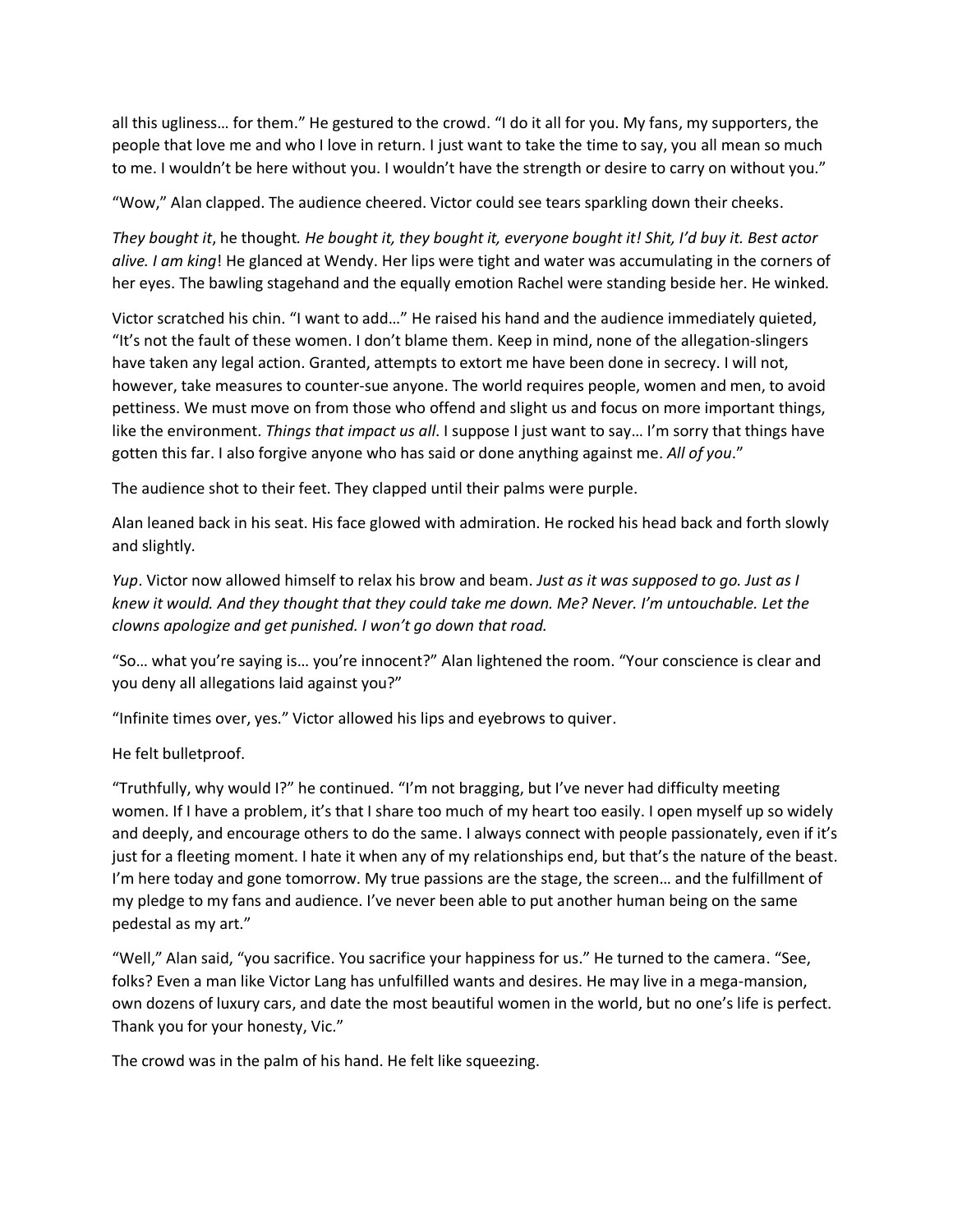"Life and love are about honesty." Victor's eyes narrowed and his lips widened. He was getting cocky. "I'm an actor, but not a liar. I find my greatest inspiration in real life. Look… to be honest, I'm a serial killer."

The crowd snickered. Alan let out a single guttural laugh and ducked his head to cover the baring of his teeth.

"The things that I've done… Well, they'd make Bundy, Gacy, and all those other shmucks look like altar boys. Except Dahmer. I wouldn't sully my physique and spoil my diet with human flesh."

"That's… that's a little grim," Alan stuttered, making a pushing gesture with his shoulders in retreat.

"That mega-mansion in Beverly Hills? My estate? Riddled with bones and teeth. My flowers grow like prehistoric fauna, and I think you can all guess why. My basement's entirely devoted to torture. You should see it! I have a surgeon's playset and more knives than I do awards, all polished and razor-sharp. I've murdered in almost every room in the house. You have to have goals, Al. It's something that I really enjoy, something that has no substitute or rival in the world. The rush, the exhilaration, the look of peril and loss in someone's eyes at the moment of their death..." He trailed off, finishing with a chef's kiss to his fingers.

The sharp sound of Wendy screaming obscenities off-stage leaked onto the set. The crowd was laughing nervously, unsure of the words he'd delivered with the pleasantly affable tone of a front desk clerk.

"Is… is this a movie or something?" Alan asked. His face was folding into itself, just like a man trying to make out a train station announcement. "Are… are you doing a bit?"

Victor's face had curled and twisted. He held his expression for a moment, then unsnarled his lip and let his eyebrows smooth back. "*Of course!* My next film's called *Murder at Gresham Manor.* I'll be playing a 90-year-old serial killer *and* the young reporter tasked with uncovering the truth!"

## *Now he had to have that script made.*

"Marvelous!" Alan exclaimed, pulling at his shirt collar. "I *almost* bought that! I can't… *we* can't wait for your next performance." He stood and clapped. The audience stood and clapped. Alan grabbed Victor's hand, led him to his feet, and walked him to centre stage. They bowed. Alan raised Victor's arm above his head as if he were a victorious boxer. Victor kissed his palm and waved his arm. He bowed again.

There was one audience member who hadn't stood up. A man. He was sitting sullenly while those around him were experiencing a quasi-religious veneration for their champion. It was as though the Beatles were arriving to the shores of America and he was leaning against his car smoking a cigarette in the parking lot.

Victor started shaking hands with the front row after the cameras had stopped rolling. He waved, smiled, and posed for pictures. Alan approached him from behind after five minutes and led him to the wing.

"Jesus, you really had them. I had no idea how that would go. They really love you. They *wanted* to believe you. That really could've gone belly up," Alan whispered to Victor as they walked backstage to meet Wendy.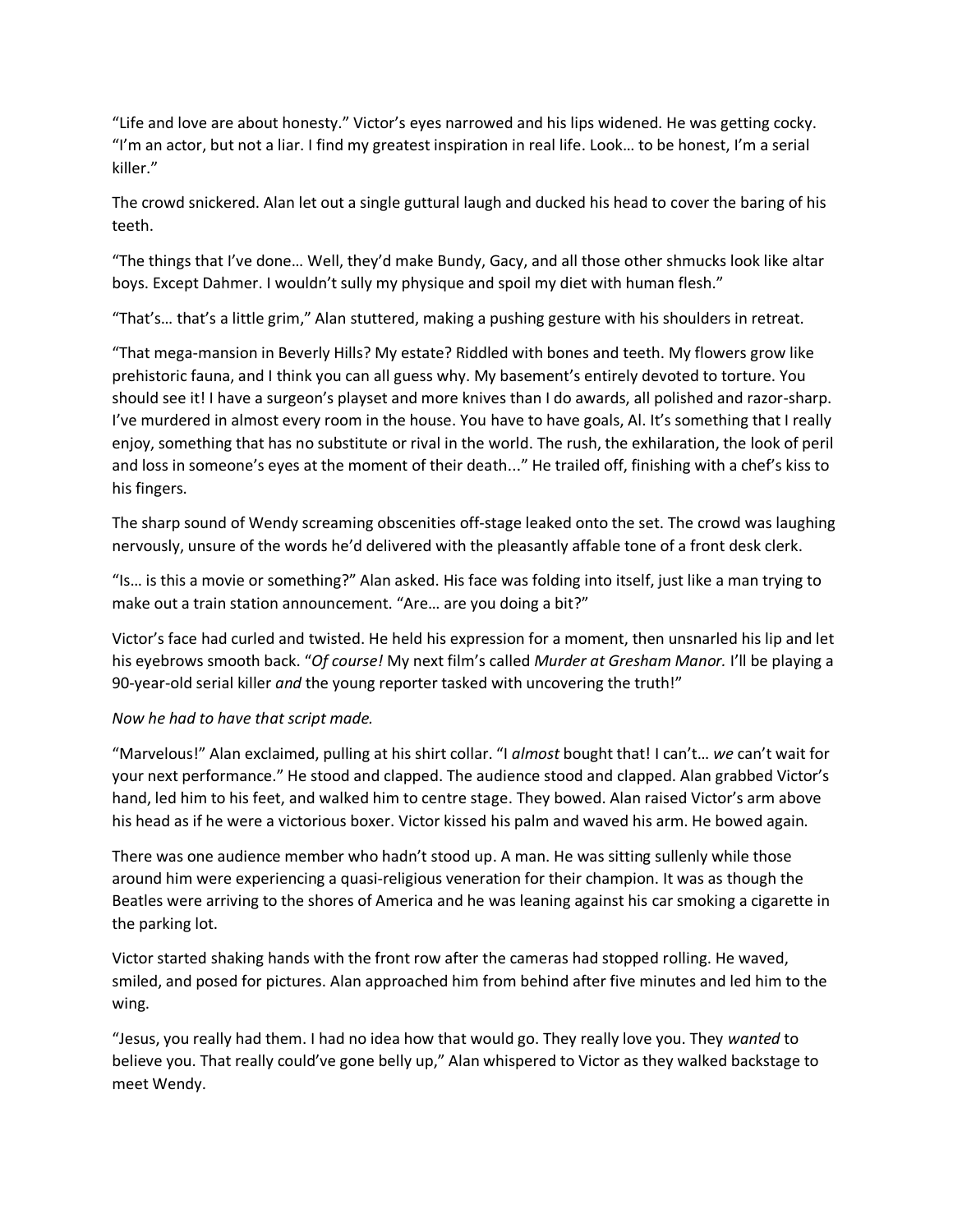Wendy was standing beside Rachel and the stagehand. Rachel was sporting a fresh coat of paint. Wendy lunged forward and grabbed his arm. She thanked Alan and hustled Victor to the dressing room.

"What the hell was that? What are you trying to do? Are you so arrogant… such… such as narcissist that…"

Victor shrugged her arm off of his. "I told you. I killed this, didn't I?"

She stammered, but said nothing.

"You wanted me to own up to things that I didn't even do. And, you were wrong. Again."

"Victor, it's not that I don't think you could… That is to say, I knew you could get yourself out from under the controversy. But… you have to be careful."

They arrived at the dressing room door.

"You know what, Wendy? Maybe you're losing your edge." She was taken aback. "Maybe you're getting too soft for the game and should focus on your teeny-boppers and child actors. Something a little easier."

"Victor, I know things."

"I'll kill you before you dare breathe a word," he sneered, then grinned. "Nah, I like you. We're cool. Can you send in the girl? I'm thirsty."

Wendy breathed through her teeth as Victor shut the door. He heard her summon him a bottle of water. A female voice was squabbling. He looked at himself in the mirror and liked what he saw. Then, he took a penknife out of his pocket, which was running sidelong his growing erection. There was a knock at the door.

The stagehand was standing there with a miniature cooler containing several water bottles. He invited her in. He touched eyes with Wendy, hers showing unsteadiness and fear, and then closed the door.

The stagehand, her name was Valerie, started lauding his appearance and apologizing for her lack of professionalism. Victor grabbed her by the waist and brought her in for a kiss. She purred. He unfurled the blade of his penknife and traced it against the back of her neck and spine, pausing at her kidneys. He moved his other hand under her chin, tilted her head, and extended his fingers around her throat. He raised his knife high, tightening his grasp around her neck.

There was another knock at the door.

He sheathed the blade, let go of the flustered fan, and answered.

"Hi, Mr. Lang." Now, Rachel was at the door with a basket of flavoured waters. "I just wanted to thank you and tell you that I believe in you and you're like my idol and I'm so happy I got to…"

Victor contemplated inviting her in, too. The both of them. *How fun.*

"Victor!" Wendy shouted from just outside the door. "We have to go to the Phillippe Prud'homme shoot, the press junket, and then, the gala!" She grabbed Victor's arm, again. "Sorry ladies, he has engagements."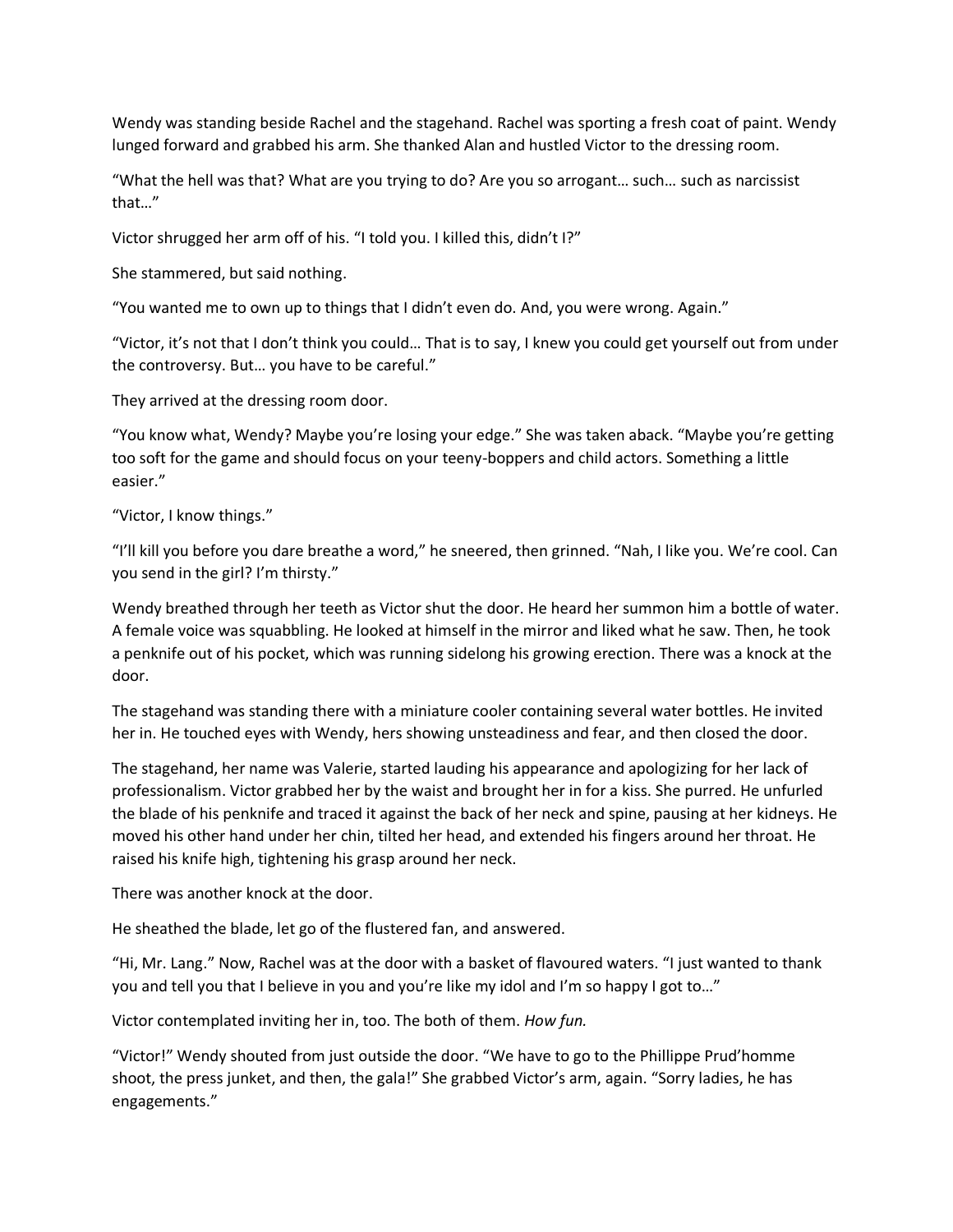Wendy and Victor met with security and began their march to the parking lot. Bernardo was waiting at the limo. They could see the stretch Sedan about 40 meters through a blustering hive of fans and supporters. There was a thick wall of Victor Lang t-shirts, Bristol boards with amatory slogans, plush dolls, and toys raised into the air.

The behemoth guards, a fleet of eight, tried to move the horde of adorers back, each clamouring to get a picture of the actor. To touch him. To be near him.

*Who else could generate this type of love? This type of mind and heart controlling obedience? I could do a Jim Jones. Send all my fans pills in the mail and have them take them at the same exact time. How about that? I'm God to these people. I'm their Christ, their Muhammed, and their Jehova. I'm the reason they get up in the morning and go to work. I'm more important than their own families. They'd kill for me. They'd die for me.* 

The sullen man from the audience was holding up a sign with a different kind of slogan: *Lang Is A Rapist*.

He was yelling hoarsely at the actor: accusatory, defamatory, and entirely accurate chants. Wendy told Victor to ignore him.

"I won't have to," Victor said. He stopped, looked at the man, and told the mob to remove him.

Just like a school of piranhas would move towards the leg of a bushman, the crowd swallowed him. A small pocket of the mass sent shockwaves that fizzled out within a few rows. The man, to the best of Victor's vigilance, didn't return to his feet nor was his sign visible any longer.

Victor turned his head to Wendy. She shook hers quickly. "That's another fire to put out, Christ almighty."

Mere feet from the gate that was cordoning off the limousine, a man broke through security.

"Victor, Victor! I'm your number one fan!" yelled the man, his whole body shivering like a struck tuning fork. He was overwhelmed. His face was starched with shock that he'd made it through the mob and was now standing face-to-face with his idol.

A guard put his paw on the man's collar.

"No," Victor said. He waved off the guard. "What's your name, sir?"

"My name?" repeated the man with muted exasperation. "D-David. My name's David."

"Hello, David." Victor smiled.

*Look at him. He'd do anything for me. He loves me and doesn't know anything about me, other than what he's seen in films. An idiot. A hopeless, benign, resounding idiot.*

"Put her here, David." He extended his arms for a hug. He loved knowing their names.

David rushed in and folded his arms around Victor. He put his head on his shoulder. Wendy watched tears squeeze out of David's eyes from behind as he realized his dream and achieved the apex of his life. He'd been granted his greatest wish like a child dying from leukemia. She saw his eyes snap open and his eyelashes vibrate. A slight cough rattled dryly.